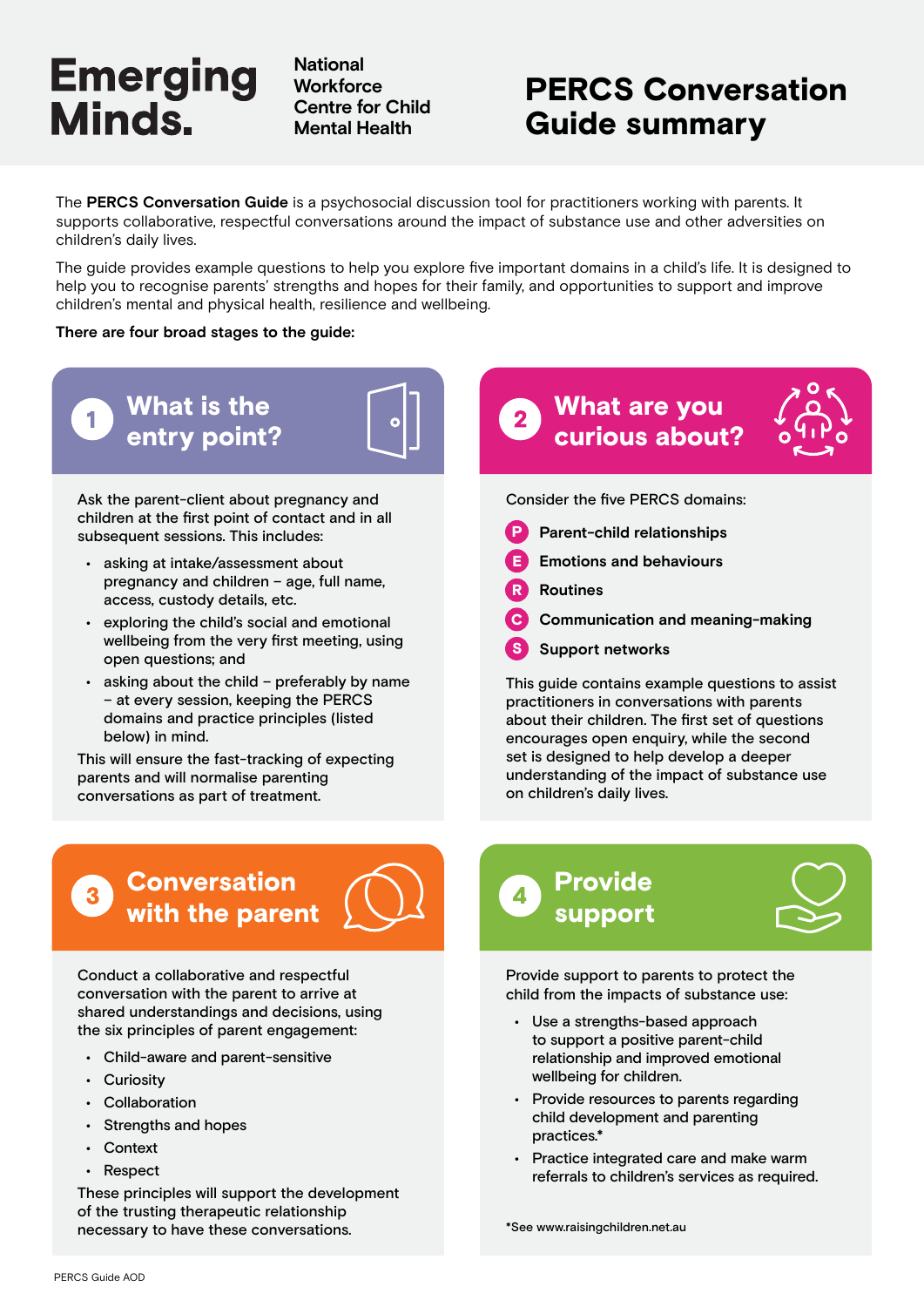# **Emerging** Minds.

**National Workforce Centre for Child Mental Health**

### PERCS Domains

This guide provides a pathway and example questions for exploring the five domains of a child's life.

#### Parent-child relationship

A safe, secure, responsive and nurturing relationship between a child and their parent/caregiver is key to building resilience.

#### Practitioner's role

- Identify if/how parents feel/stay connected to their child.
- Promote parents' confidence and a positive parent-child relationship.



Tell me about (child's name). What's it like being their parent?



P

#### **Emotions and** Practitioner's role **ASK** behaviours

Children need to feel loved, safe and confident that their emotions will be listened to and responded to in a nurturing way.

#### Practitioner's role

- Help parents to understand and be responsive to their child's emotions and behaviours.
- Support parents to develop a shared language.



How do you think (child's name) shows you when they are worried/ happy/sad?



Routines and rituals provide children with a stable base, especially in times of stress.

#### Practitioner's role

**Routines** Financial Processing Processing CASK create routines and predictability in their children's lives.



What sort of routines are important in your family?



#### Communication and meaning-making

Respectful and effective communication can help children to express emotions and make meaning from experiences of adversity. This helps develop their resilience.

#### Practitioner's role

- Support parents in understanding the impact of adult issues on their child.
- Guide parents in helping their children make sense of life events through questions and conversation.



What opportunities do you get to spend time talking with (child's name)?



#### Support networks Practitioner's role (ASK

Safe and supportive networks outside the family can be key to a child's social and emotional wellbeing.

#### Practitioner's role

• Help parents to identify and develop a consistent, positive support network for their child.



Is there someone who can help you out with (child's name) when needed?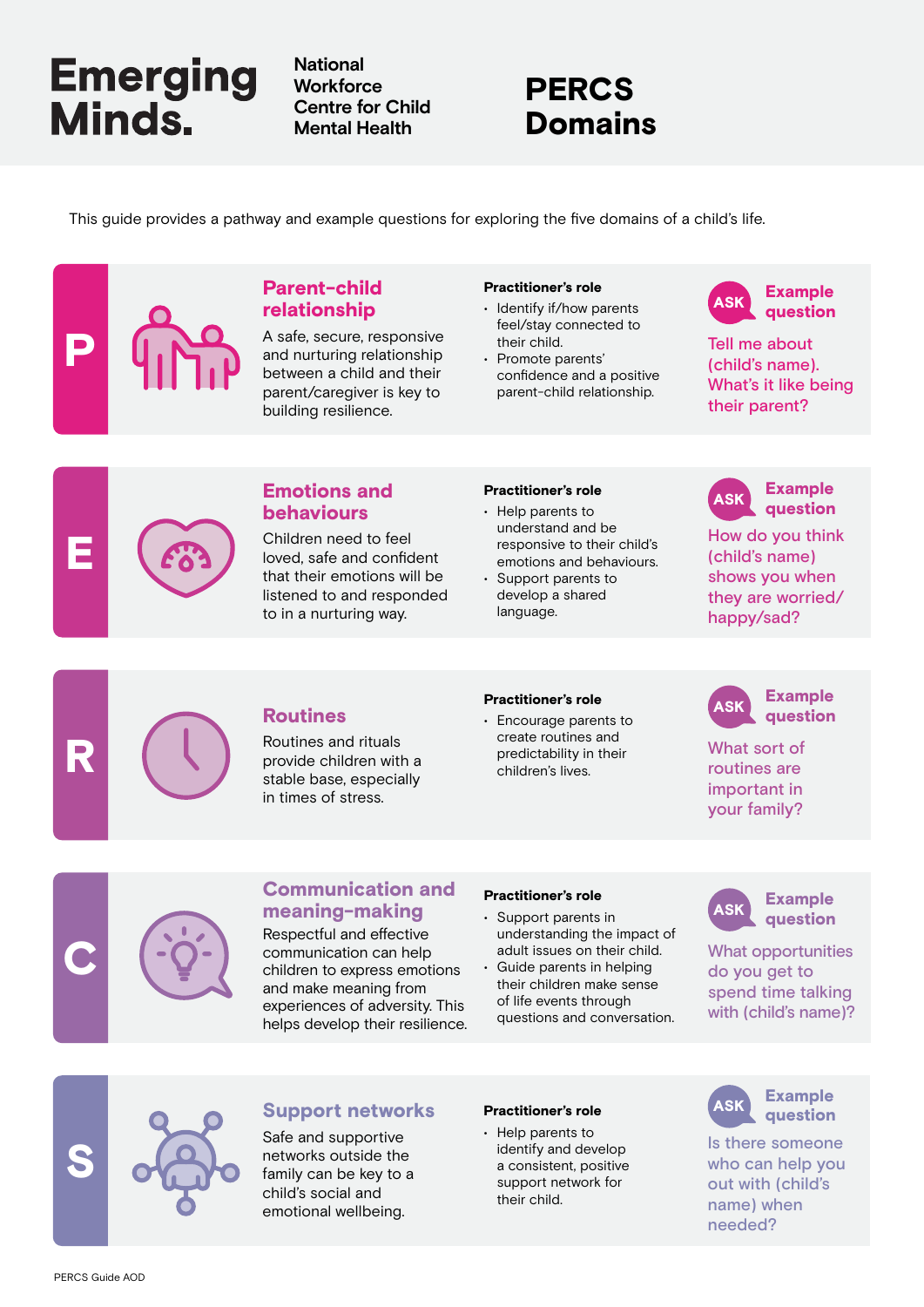# **Emerging** Minds.

**National Workforce Centre for Child Mental Health**

### Parent engagement principles

The PERCS Conversation Guide gives examples of ways to conduct conversations with parent-clients that are respectful and collaborative. A trusting relationship between practitioner and client is crucial in order for that to happen. The following principles are key in supporting the skills needed to build that relationship.

#### Child-aware and parent-sensitive

A child-aware approach acknowledges and considers the experiences of the client's children, and avoids these children being 'invisible' to services. It recognises the role of those children in the client's life, even when the child never directly accesses the service. A child-inclusive approach involves children in conversations about their social and emotional wellbeing where it is appropriate to do so.

A parent-sensitive approach identifies, acknowledges and validates clients who are parents and draws upon the parenting role as a central feature of meaning and motivation in their life. This includes being aware of stigma and attentive to the additional fear of judgment about parenting competence that clients may have experienced and which can complicate the development of a trusting therapeutic relationship.



### **Curiosity**

A curious stance involves looking holistically at what is happening for the client. It involves gently exploring issues underlying substance use and the impacts of use on other areas of the client's life (or vice versa), including relationships and parenting.

Being curious asks you to be mindful and sensitive of issues such as:

- trauma history, family and domestic violence, and housing instability and how they impact clients as parents
- stigma associated with substance use and how it can be a barrier to treatment, especially for parents
- parents' potential fear of being judged
- being open about the limits of confidentiality whilst also being sensitive to the parent's fear that you may report them to child protection authorities
- reassuring parents that in the majority of cases child protection reports are not necessary
- parents' previous experiences with child protection authorities, which may have made them angry or highly fearful of children being removed from their care
- parents' own self-judgment, internal critic and sense of shame; and
- parents' experiences of being parented themselves and intergenerational cycles.



### Respect

Respect considers each individual client's story, values, culture, perspectives, needs and plans, and recognises them as being the expert in their own lives. It also involves empathetic, nonjudgmental use of professional expertise that:

- is warm, genuine and transparent in order to build trust and a place of safety
- includes open and honest conversations around consent and mandated reporting
- seeks to empower parents through knowledge of the above
- acknowledges and validates the parenting status of clients, regardless of what shape it takes
- respects parents' knowledge and understanding of their own children and family
- is very mindful to avoid judging parents who are facing challenges; and
- views parents as more than just the challenges they face.